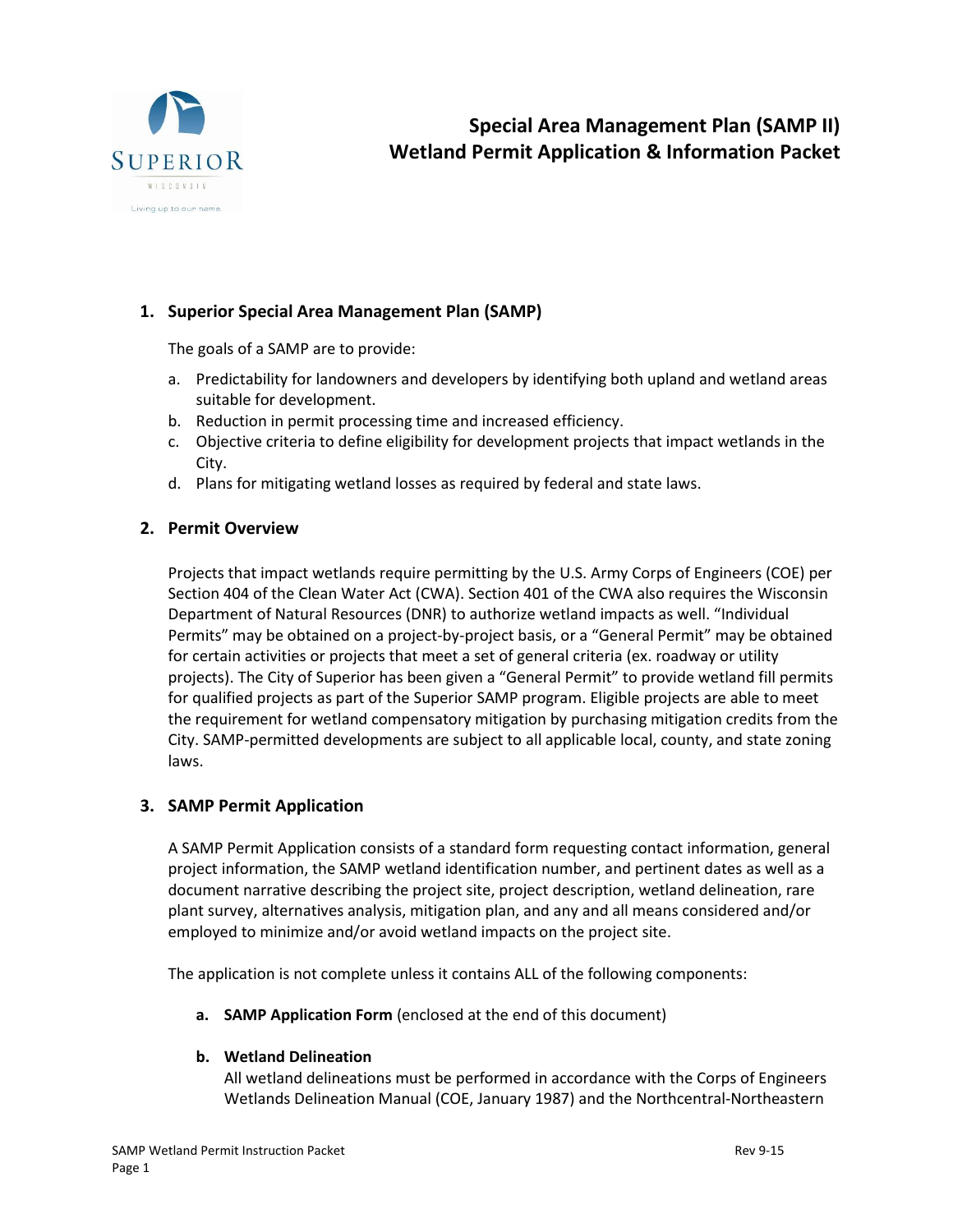Regional Supplement (2012). Delineation must be written in accordance with the COE technical standards and current guidance for submitting wetland delineations in Wisconsin.

To be valid for a SAMP permit application, delineation field work must be conducted between May 15 and October 1. Any exception to this is at the sole discretion of the SAMP Technical Committee and must be determined in advance of a wetland delineation being conducted outside of this time frame.

Delineations are valid for a period of five years from the date of assessment. For regulatory purposes, such as under Section 404 of the CWA, wetland delineations must be completed by a qualified wetland scientist who has completed COE approved wetland delineation and related training coursework and applicable refresher courses. A resume or other statement of qualifications must be provided upon request.

#### **c. T&E Plant Survey**

A survey for Threatened and Endangered (T&E) plant species is required for all SAMP permit applications. Surveys must be conducted between June 15 and September 15. The City reserves the right to request allowance of a survey conducted outside this timeframe from the SAMP Committee, only if the request is made and approved in advance. No survey completed outside the stated timeframe will be accepted without prior approval.

A qualified wetland ecologist or plant biologist must conduct surveys. Qualifications include:

- Experience as a botanical field investigator with expertise in field sampling design and field methods.
- Demonstrated ability in botany, field ecology, and demonstrated taxonomic skill.
- Familiarity with the plants of the Superior region, including the ability to recognize common and listed plants in the field.
- Familiarity with the phenology of state listed threatened and endangered species known in the vicinity of the City of Superior.
- A summary resume of relevant experience for all scientists involved in the survey shall be included with the T&E survey.

The survey is valid for a period of three years, after which is must be updated and field surveys repeated.

#### Species verification:

Rare plant identifications that are in question must be verified by a taxon expert. Guidelines established by the DNR-BER must be followed if vouchers are necessary. Ecologist may provide a series of photographs that clearly show key characteristics indicated in floras if this method is sufficient to avoid disturbing the plant population by making a collection. In general, if it is necessary to collect voucher material, the minimum amount of material shall be collected (e.g. perigynia, a flower). If a population is sufficiently large and it is necessary to collect a whole specimen for verification, once the species is verified, the specimen must be accessioned in the Wisconsin State Herbarium at the University of Wisconsin- Madison. The specimen must be accompanied with a herbarium label including the following data: the collector, collection number, collection date, location (TRS and/or lat/long).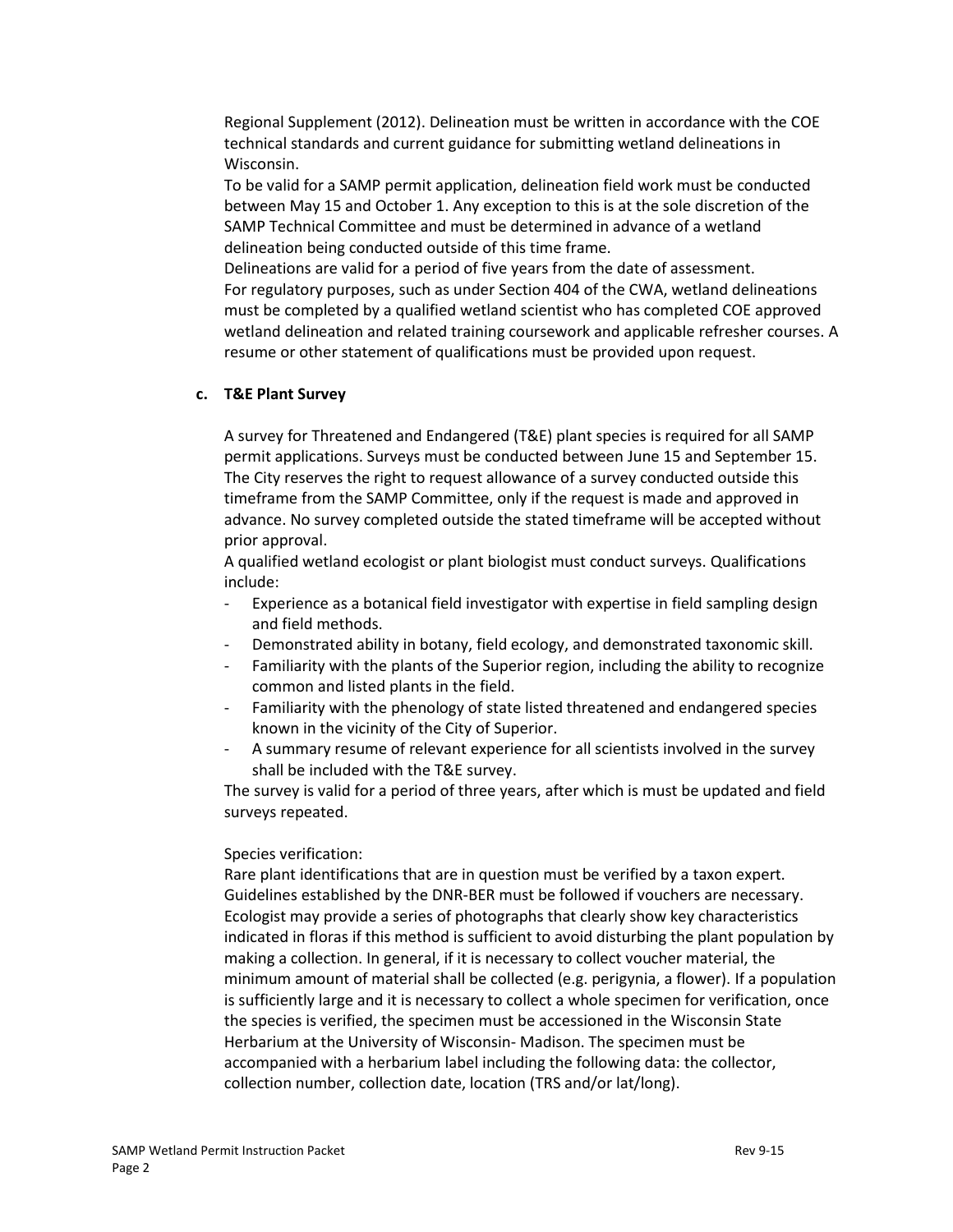If T&E species are found on the site, applicants are advised to contact the SAMP administrator to discuss options to proceed with the permitting process.

For each occurrence of a state listed threatened or endangered species identified on the project sites, a DNR Natural Inventory Rare Plant Report Form (DNR Form 1700-049) must be completed and submitted with the T&E species survey as part of the SAMP application process. Each occurrence must be recorded in the field with GPS. GPS coordinates must be included on the NHI Rare Plant Report Form along with a map of the project area indicating the location of each occurrence. An electronic text file of latitude/longitude in decimal degrees in WGS84 datum of GPS waypoints must be included with the forms. Good quality photographs must be included with the report and provided as negatives/slides or electronically, upon request.

#### **d. Site Plan**

A detailed site plan, surveyed with one-foot contours at a scale not less than one inch to 100 feet, must be included. Site plan should include:

- lot dimensions
- locations of all proposed and existing buildings.
	- *Note: projects involving "*speculative fill*" are not allowed. This refers to filling wetlands specifically to make a site more suitable for development by an unknown entity at an unknown future date (i.e. speculation).*
- recreational facilities
- streets, sidewalks, driveways, drainage ways, easements, and utility connections
- all wetlands by WWI classification and type
- acreage of temporary impacts, permanent impacts, and avoided wetlands

Minimum map size 11x17.

## **e. Alternative Analysis: Measures Employed or Considered to Avoid or Minimize Impacts**

Consideration of alternatives must be provided, including demonstration of how wetland impacts either on or off site were avoided or minimized as practicable, and why other alternatives were not practicable. Discuss the need for the development to take place, upland alternative sites and design alternatives considered to reduce or avoid wetland impacts, and any other alternatives considered. Records or documentation of available land or real estate for sale will be accepted as documentation that alternative project sites were considered. Show use of available upland area and any others measures to avoid or minimize wetland impacts on the project site on site plans (see **Site Plan** above).

## **f. Mitigation Plan**

Mitigation for SAMP-permitted projects is typically fulfilled through purchase of mitigation credits from the City of Superior Wetland Mitigation Bank (see **Fees**). However, if onsite or offsite mitigation is proposed to compensate for unavoidable wetland impacts (in lieu of purchasing credit from the mitigation bank) or if the project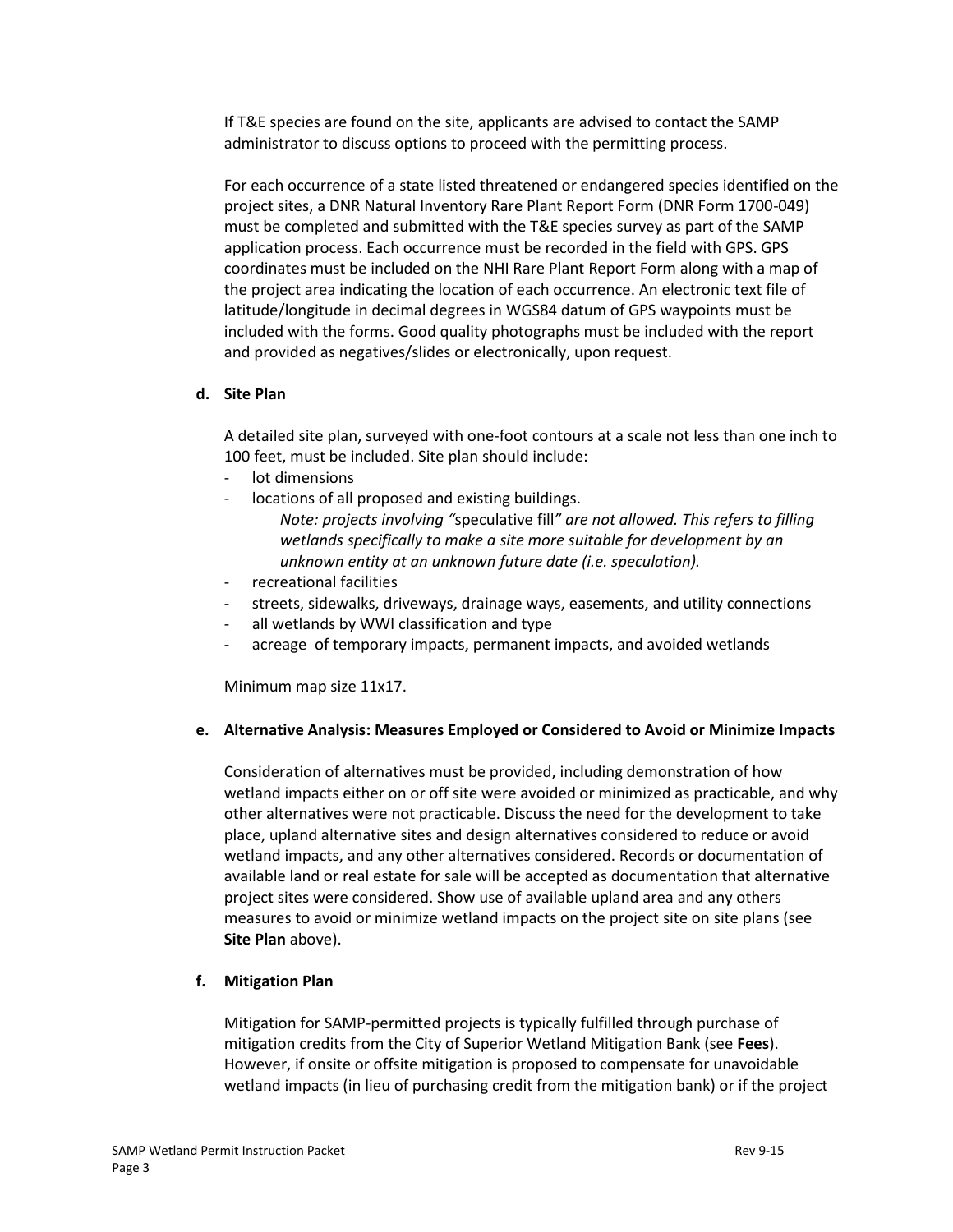involves restoration of temporary wetland impacts, the mitigation/restoration plan must include all of the following:

- Description of the impacted wetland functions and values
- Description of the vegetation type to be restored
- A project narrative specifying the means to restore the temporary impact area to its original elevation and revegetate the site with proposed time schedules
- Mitigation plan may need to include mitigation of T&E species as defined by any special conditions applied to the permit.

#### **g. Affidavit of compliance with local, state, and federal regulations**

Affidavit form provided by the City of Superior must be signed by the applicant and notarized by a certified public notary. Form is enclosed with this document.

#### **4. SAMP Permit Review Timeline**

As with all wetland fill permits issued in Wisconsin, the COE and DNR review SAMP permit applications submitted to the City. However, the timeline is shortened when compared to a typical wetland permit. Regulatory agencies have 20 calendar days for projects with less than 5 acres of wetland impacts, or 30 calendar days for projects with 5-10 acres of wetland impacts. During this time they verify compliance with the conditions of the General Permit, and apply any special conditions if necessary. If the applicable review period passes and the City does not receive any objections or comments, then the City may proceed to issue the SAMP permit.

#### **5. Fees**

A standard permit fee is required for each SAMP permit payable at the time the permit is issued. Permit fees are based on the project classification as defined in the City of Superior Zoning Ordinance:

\$1,000.00 for commercial, industrial, and institutional projects \$500.00 for multi-family residential projects (greater than 2 housing units per building) \$150.00 for residential projects resulting in single-family houses or duplexes No fees are charged for public projects

See the section on Mitigation Credits below for additional costs.

#### **6. Mitigation Credits**

As with all wetland fill permits issued in Wisconsin, wetland compensatory mitigation is required to offset wetland impacts resulting from the project. Projects permitted through the SAMP program are eligible to fulfill the mitigation requirement by purchasing mitigation credits from the City of Superior Compensatory Wetland Mitigation Bank.

**The fee per credit is \$12,000.00** (higher for projects *not* permitted through the Superior SAMP program). **Every one (1) acre of impact requires a minimum of 1.2 credits** (ratio of 1.2:1 as determined by COE and DNR guidance, 2013). Mitigation credits are sold, as available, for the acreage approved in the SAMP permit. Partial fees for partial acreage are allowed.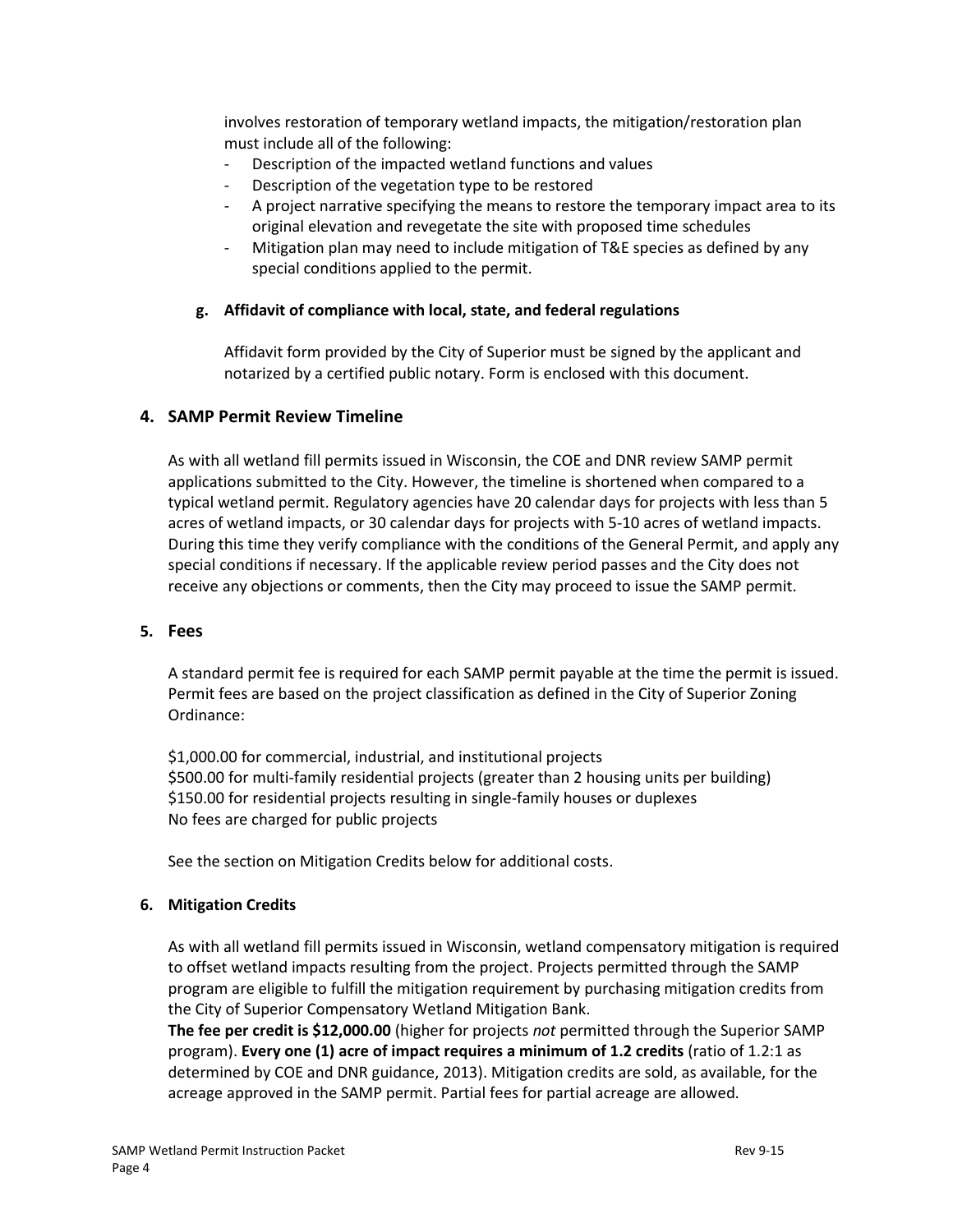#### **7. General SAMP Permit Conditions**

- a. All SAMP permits are valid only while permitted projects operate under the COE General Permit conditions and any special conditions applied at the time of permitting.
- b. The permittee is responsible for ensuring that whomever performs, supervises, or oversees any portion of the physical work associated with the construction of the project has a copy of, is familiar with, and complies with all the terms and conditions of the permit.
- c. A copy of the permit and drawings shall be provided to the contractor and made available to the COE, DNR, City or County staff, or their authorized representatives during inspections at the project site.
- d. At least one week (seven calendar days) prior to the commencement of any work authorized by this permit, the permittee shall contact the City of Superior Public Works Department by email or postal delivery with the field contact name, address, and telephone number for all companies contracted to work on the project.

## **8. Special SAMP Permit Conditions**

- a. SAMP permits will only be issued in accordance with NR 216 and NR 151, and any other applicable local ordinances, for peak flow and water quality protection. Additional measures to mitigate stormwater functions may be required to ensure that the provisions of NR 216 and NR 151 are met.
- b. SAMP permits are subject to the results of a survey for state and/or federally listed threatened, endangered, or special concern plants and to a review by the State Historical Preservation Office.
- c. Use of Best Management Practices may be applied as special conditions to a SAMPpermitted project.

## **9. The following language may be added as a Special Condition to any SAMP permit, as required by the COE or DNR:**

- a. The permittee shall not operate or stage equipment on wetlands not authorized for destruction by this permit to prevent damage to vegetation, soil, or water resources in adjacent wetlands or surface water adjacent to SAMP permitted areas.
- b. The permittee shall ensure the stabilization of fill sediment to prevent erosion or sedimentation into adjacent wetlands or surface water.
- c. The permittee shall remove all temporary fills and restore the area to its original elevation.
- d. For projects that do not result in wetland loss, the permittee shall limit the establishment of invasive species by applying a standard MNDOT or WISDOT approved native wetland seed mix.
- e. The permittee shall ensure that the discharge of excess material shall not be made in a wetland not authorized for fill by the SAMP permit.
- f. The permittee shall ensure that none of the work performed to construct, operate, or maintain this project (including preparatory work, staging, and site clean-up work) causes impacts to other waters or wetlands (including non-jurisdictional impacts such as drainage or non-point source sedimentation).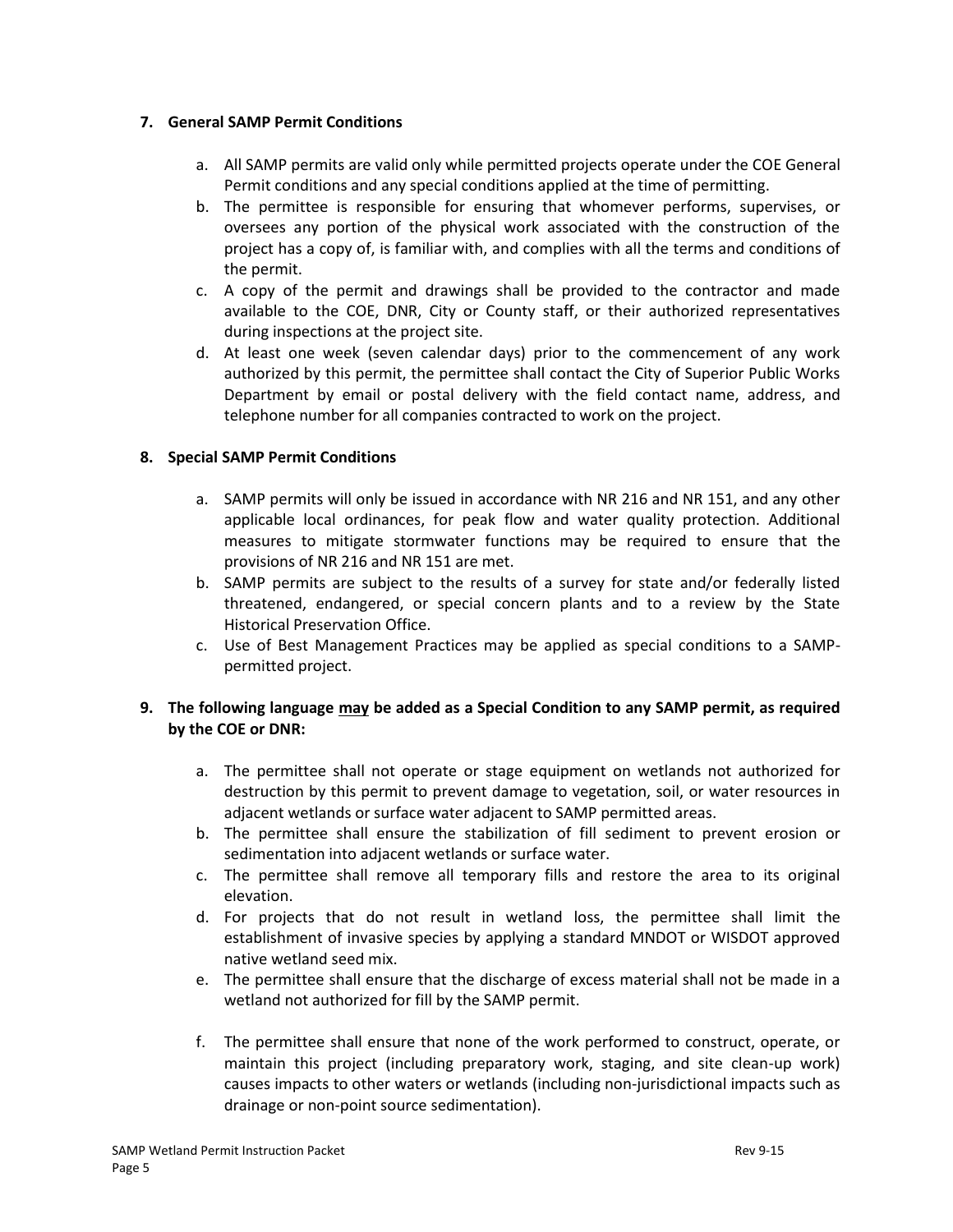- g. Prior to initiating any physical work on the project sites, wetland areas that are to remain undisturbed shall be clearly marked in the field so that the boundaries are visible to equipment operators using appropriate signage, orange construction fencing, silt fencing, and/or continuous strands of flagging.
- h. To minimize the potential for future violations of Federal Law, the permittee shall provide the purchasers of any lot within the permitted project area with a copy of the wetland delineation map depicting the wetlands not authorized to be filled under this authorization. The permittee shall advise purchasers of these lots that all remaining wetlands are subject to Clean Water Act jurisdiction and Department of the Army authorization is required for filling and earthmoving activities within the boundaries. Remaining wetlands shall be shown on the subdivision plat recorded by the local zoning authority.

#### **10. Permit Expiration**

SAMP permits are valid for 24 months from the date of issuance. The applicant can request an extension for a maximum of 24 additional months by applying within 30 days of the permit's expiration date.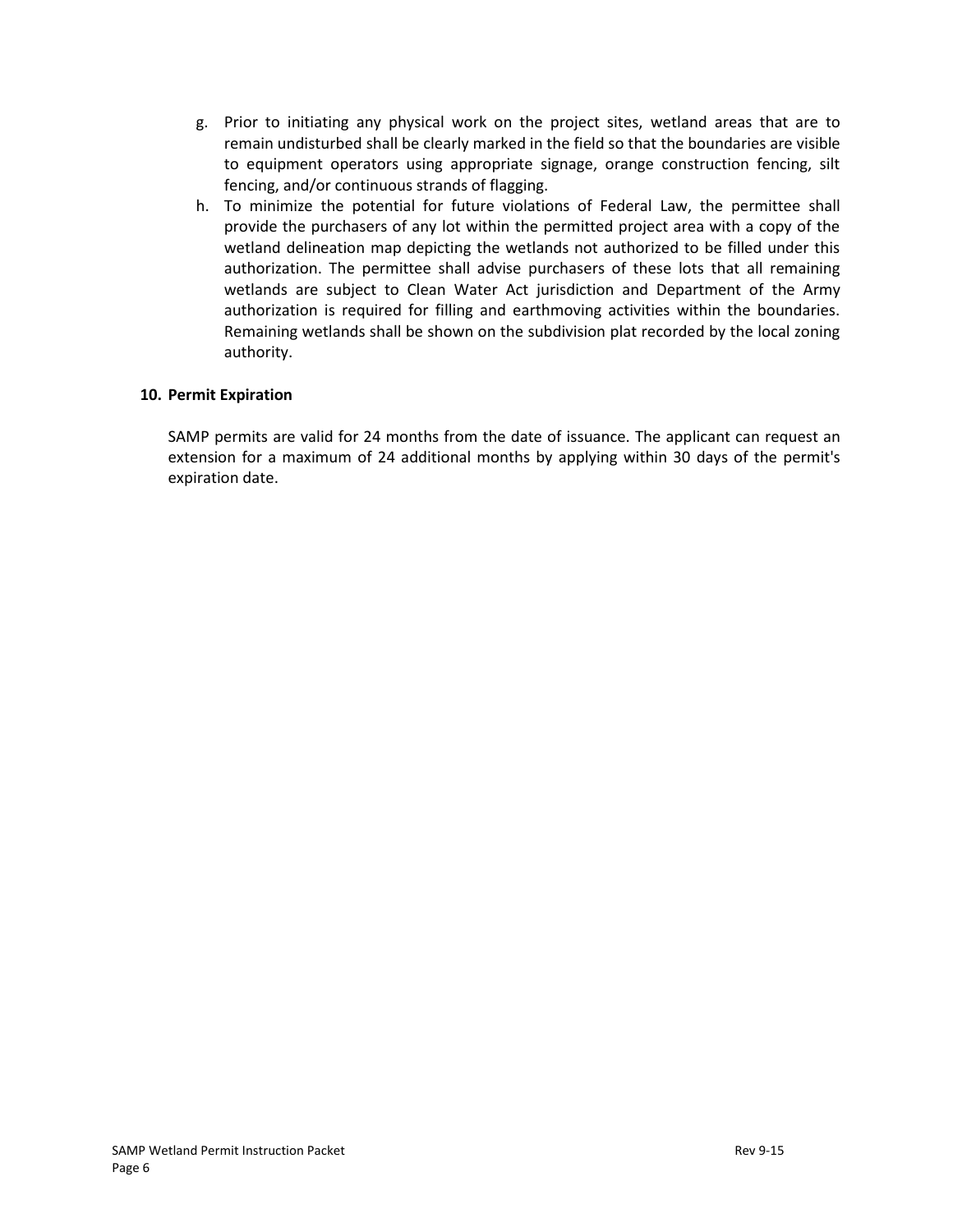

# **SAMP PERMIT APPLICATION**

City of Superior Public Works Department 1316 North 14<sup>th</sup> Street 2<sup>nd</sup> Floor Superior WI 54880

#### **PRINT OR TYPE**. Use of this form is required by the Public Works Department for any SAMP permit application. For questions, please contact Darienne McNamara at 715-395-7506 or mcnamarad@ci.superior.wi.us.

| 1. Applicant (must include name of individual) | 2. Agent/Contractor (company and individual) |  |
|------------------------------------------------|----------------------------------------------|--|
| Address                                        | Address                                      |  |
| City, State, Zip                               | City, State, Zip                             |  |
| Telephone (include area code)                  | Telephone (include area code)                |  |
|                                                |                                              |  |

3. If applicant is not the fee title owner of the property where the proposed activity will be conducted, provide name and address of owner, proof of ownership, and notarized letter of authorization from the owner. Owner must be the applicant or co-applicant for the structure.

\_\_\_\_\_\_\_\_\_\_\_\_\_\_\_\_\_\_\_\_\_\_\_\_\_\_\_\_\_\_\_\_\_\_\_\_\_\_\_\_\_\_\_\_\_\_\_\_\_\_\_\_\_\_\_\_\_\_\_\_\_\_\_\_\_\_\_\_\_\_\_\_\_\_\_\_\_\_\_\_\_\_\_\_\_

Owner(s) Name Address Address City, State, Zip

| 4. Is the applicant a business? $\Box$ Yes $\Box$ No                                            | 5. Project Location                    |
|-------------------------------------------------------------------------------------------------|----------------------------------------|
| IF YES, is this permit necessary for you to conduct<br>this business in the State of Wisconsin? | Superior, Wisconsin 54880              |
| $\Box$ No<br>$\sqcap$ Yes<br>IF YES, please explain why (attach additional sheets               |                                        |
|                                                                                                 | Parcel No. <u>____________________</u> |
|                                                                                                 |                                        |

| 6. SAMP Wetland No.<br>(contact SAMP Administrator if unsure) | 7. Total project area (acres)   |
|---------------------------------------------------------------|---------------------------------|
|                                                               | Total permanent acres of impact |
| Subpart (if applicable)                                       | Total temporary acres of impact |
|                                                               | TOTAL ACRES OF IMPACT           |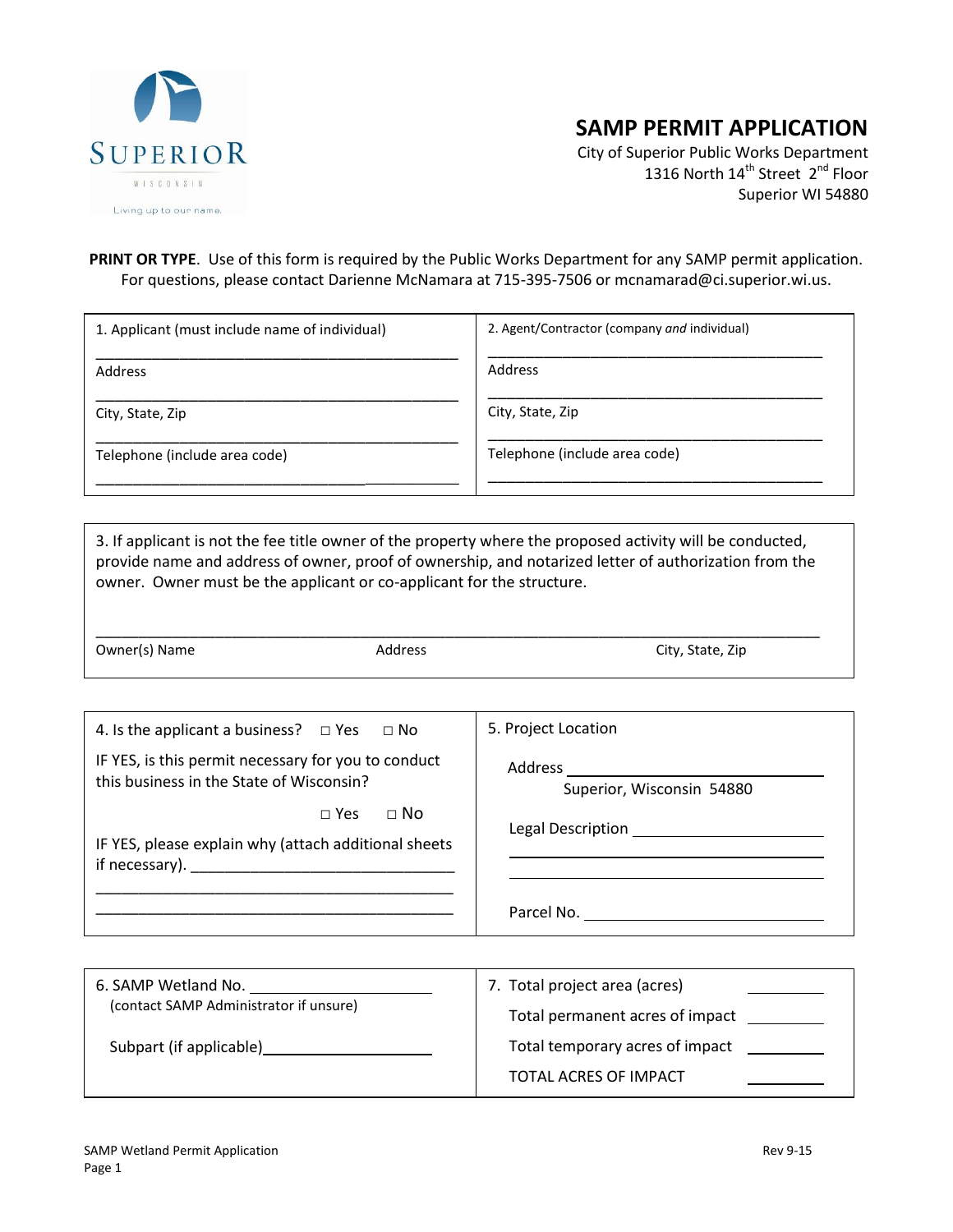| 8. Project Information. Attach additional sheets.                                                                                                                                                                                                                    |
|----------------------------------------------------------------------------------------------------------------------------------------------------------------------------------------------------------------------------------------------------------------------|
| (a) Describe proposed activity (include construction sequence).                                                                                                                                                                                                      |
| (b) Purpose, need, and intended use of project.                                                                                                                                                                                                                      |
| (c) List and describe any upland alternatives considered, including opportunities for avoidance or<br>minimization of wetland impacts on- or offsite.                                                                                                                |
| (d) $\Box$ Survey $\Box$ Contour Map with proposed improvements $\Box$ Mitigation plan<br>$\Box$ Statement by applicant $\Box$ Survey of endangered/threatened/special concern plant species                                                                         |
| (e) Date activity will begin if permit is issued $\underline{\qquad \qquad }$ $\underline{\qquad \qquad }$ be completed $\underline{\qquad \qquad }$                                                                                                                 |
| (f) Is any portion of the requested project now complete? $\Box$ Yes $\Box$ No<br>IF YES, identify the completed portion of the enclosed drawings and indicate the date activity<br>was completed: $\frac{1}{\sqrt{1-\frac{1}{2}}}\frac{1}{\sqrt{1-\frac{1}{2}}}\$ . |

I hereby certify that the information contained herein is true and accurate. I also certify that I am entitled to apply for a permit, or that I am the duly authorized representative or agent of an applicant who is entitled to apply for a permit. Any inaccurate information submitted may result in permit revocation, the imposition of a forfeiture(s) and requirement of restoration.

Signature of Applicant or Duly Authorized Agent data and Date Date

| <b>LEAVE BLANK - FOR RECEIVING AGENCY USE ONLY</b> |                           |                          |  |
|----------------------------------------------------|---------------------------|--------------------------|--|
| Date Received                                      | Date Submitted for Review | <b>Comments Due</b>      |  |
| Corps of Engineers Process No.                     |                           | Wisconsin DNR File No.   |  |
| <b>DNR Approval Date</b>                           |                           | <b>COE</b> Approval Date |  |
|                                                    |                           |                          |  |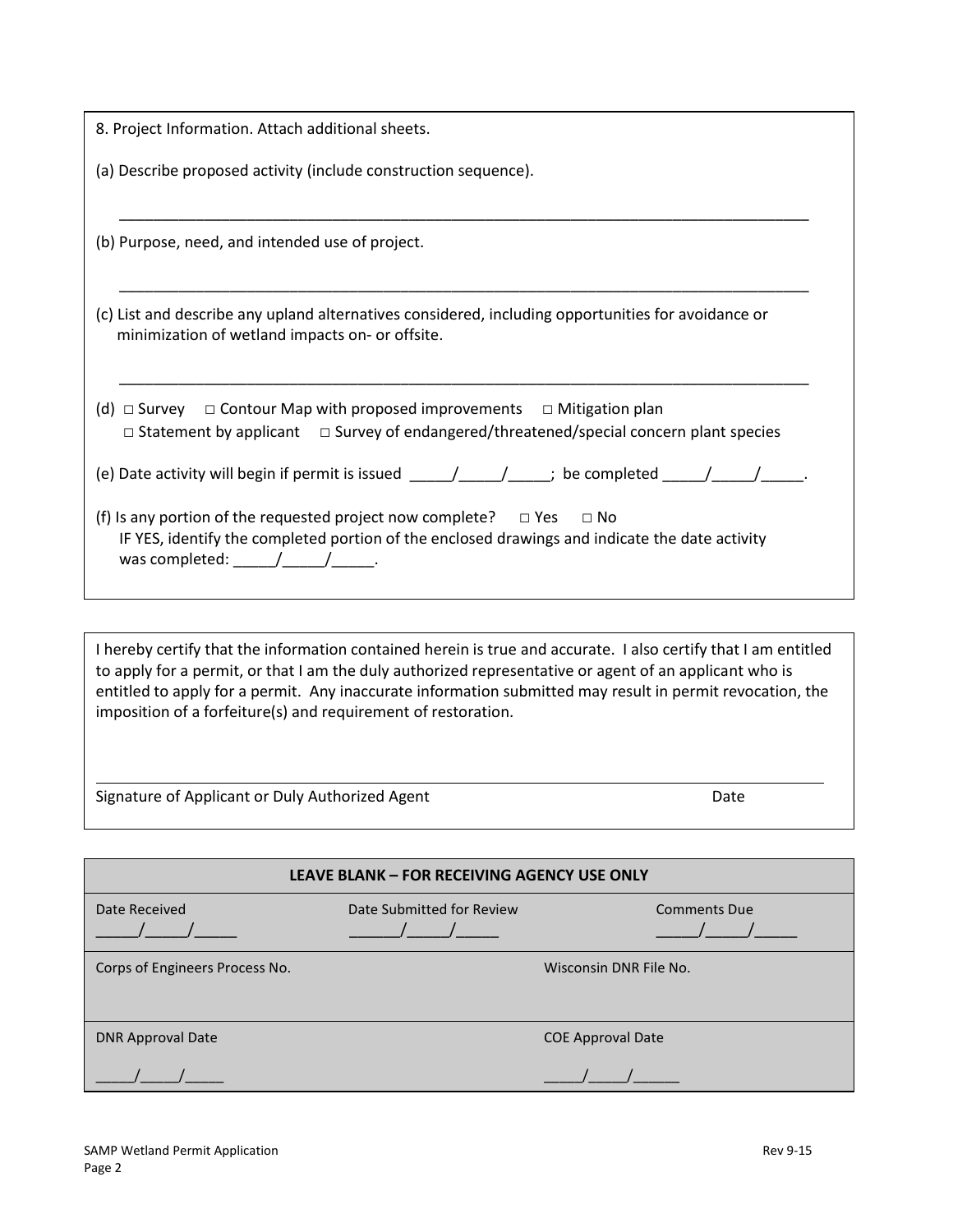## **ACKNOWLEDGEMENTS**

I hereby acknowledge that I was offered the opportunity to request an Approved Jurisdictional Determination from the U.S. Army Corps of Engineers, St. Paul District, according to Regulatory Guidance Letter No. 08-02 (RGL-08-02) for the purpose of verifying the federal jurisdiction of the wetlands proposed for impact by this application. I also acknowledge that if an Approved Jurisdictional Determination is requested, the processing timeline, according to the Superior Special Area Management Plan Federal General Permits, may be affected based on the conditions for completing an approved Jurisdictional Determination, according to the guidance in RGL-08-02 par. 5.

Signature of Applicant Date of Applicant Date of Applicant Date of Applicant Date of Applicant Date of Applicant Date of Applicant Date of Applicant Date of Applicant Date of Applicant Date of Applicant Date of Applicant D

I hereby acknowledge that if the impacts proposed by this application affect wetlands that are not under federal jurisdiction, the wetland impacts will be subject to state regulation pursuant to Wisconsin State Act 6, with regulatory authority over all non-federal wetlands as defined in Act 6, Section 10, part 1m. Projects greater than 2 acres and affecting non-federal wetlands, subject only to Act 6, may not be eligible for general permitting under the City of Superior Special Area Management Plan.

Signature of Applicant Date Communications and Date Date Date

In consideration of the above stated and signed acknowledgements, I hereby (please check only one):

Request an Approved Jurisdictional Determination according to my rights defined in Regulatory Guidance Letter 08-02.

\_\_\_\_\_\_\_\_\_\_\_\_\_\_\_\_\_\_\_\_\_\_\_\_\_\_\_\_\_\_\_\_\_\_\_\_\_\_\_\_\_\_\_\_\_ \_\_\_\_\_\_\_\_\_\_\_\_\_\_

Decline an Approved Jurisdictional Determination.

Signature of Applicant Date of Applicant Date of Applicant Date of Applicant Date of Applicant Date of Applicant Date of Applicant Date of Applicant Date of Applicant Date of Applicant Date of Applicant Date of Applicant D

\_\_\_\_\_\_\_\_\_\_\_\_\_\_\_\_\_\_\_\_\_\_\_\_\_\_\_\_\_\_\_\_\_\_\_\_\_\_\_\_\_\_\_\_\_ \_\_\_\_\_\_\_\_\_\_\_\_\_\_

\_\_\_\_\_\_\_\_\_\_\_\_\_\_\_\_\_\_\_\_\_\_\_\_\_\_\_\_\_\_\_\_\_\_\_\_\_\_\_\_\_\_\_\_\_ \_\_\_\_\_\_\_\_\_\_\_\_\_\_